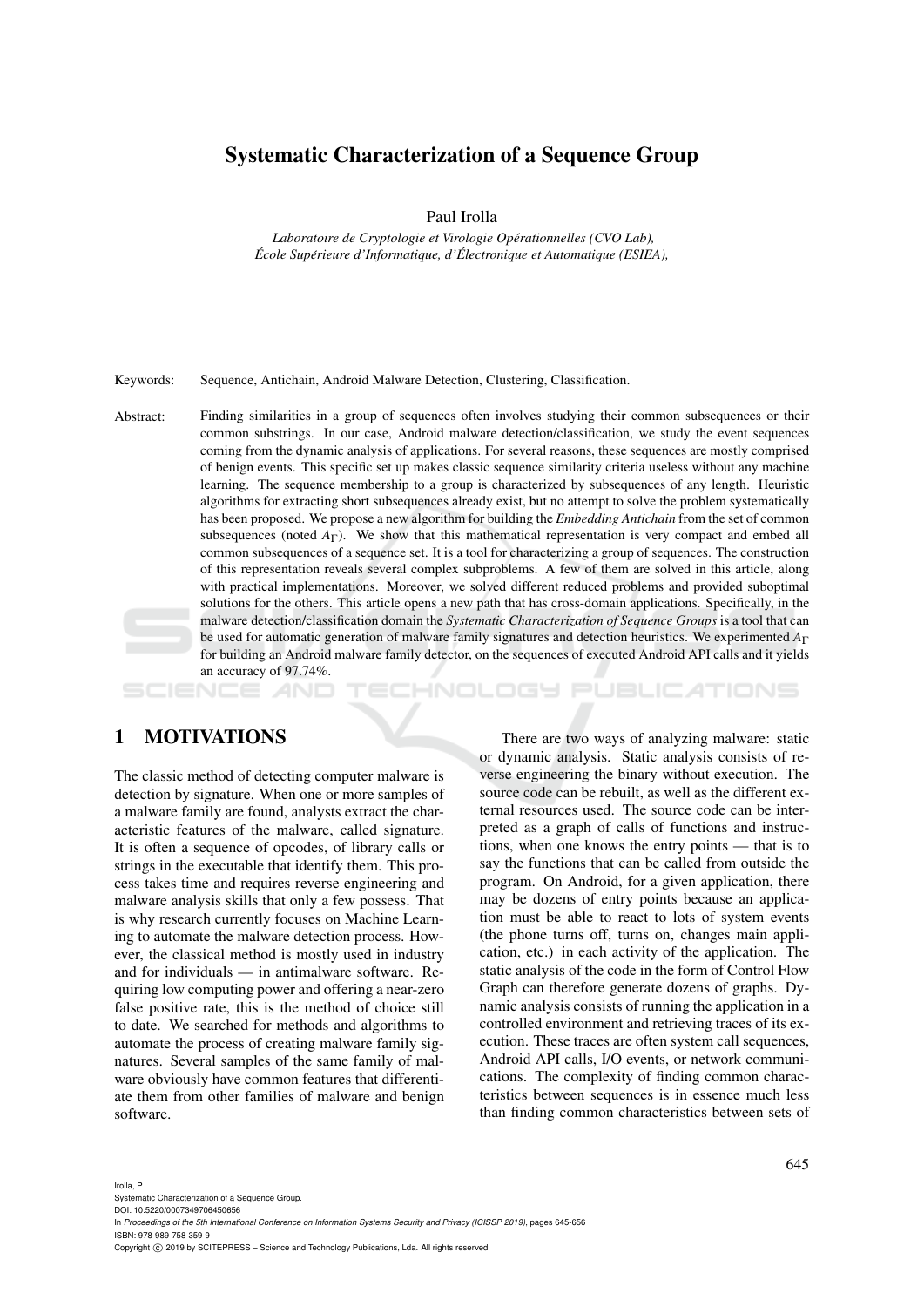graphs, so we moved to dynamic analysis.

We started from the assumption that malware applications from the same family run a specific sequence of events that characterize them. However, it can be scattered in a much larger mass of benign event. There are different reasons for that. An Android application manages many events related to the user interface, which are not a priori malicious. In addition, many malware families run their payload through repackaged applications, or through fake applications. A repackaged application is a benign application where malicious code has been inserted by reverse engineering techniques. The cases where an Android malware application contains only a payload being extremely rare, the sequences of malicious events are scattered in a stream of innocuous events. Finally, the last problem is that Android applications are multithreaded. The reactivity of the user interface is dependent on it. Thus, on a time sequence of events, two consecutive events of a characteristic malicious sequence may be separated by dozens of events from a loop of the user interface. We wanted a method that could handle these different problems, natively, and therefore a method that can be generalized to other problems. Another direction that can be taken, for malware detection, is to pre-filter potentially malicious events in order to reduce the complexity of the problem. Anyway we chose to design a deterministic algorithm able to handle these difficulties. The existing algorithms that study the similarity between sequences cannot handle these difficulties. *Longest Common Subsequence* (*LCS*) (Hirschberg, 1975), *sequence alignment algorithm* (Mount, ), *Levenstein* (Cheatham and Hitzler, 2013), *Smith Waterman* (Cheatham and Hitzler, 2013), *N-Gram* based methods (Cheatham and Hitzler, 2013) (without any machine learning), are useless on this problem because the characteristic subsequence is a scarce data. We started from the hypothesis that the set of common subsequences of a family of malicious sequences contains the information needed to establish a detection rule. Can we find a deterministic algorithm that is able to collect exactly all common subsequences between *n* sequences? The naive approach has a  $O(\sum_{k=1}^{n} 2^{|s_i|})$ complexity both in space and time where  $\{|s|\}_k$  is the set of sequence sizes. That approach is highly impractical. We introduce the new problem of the *Embedding Antichain of Common Subsequences* and we show that this mathematical construction is a very compact representation of all common subsequences of a set of sequences. This mathematical object is new, to our humble knowledge, and the approach to determine the similarities within a group of sequence is also new — as it is not a statistical approach. As

646

such, we found no state-of-the-art for building it, nor similar approaches.

In this article, we show how to build an approximation of this mathematical object, and that it is still an open problem. We explore the construction of a directed acyclic graph (DAG) from *n* sequences that can generate the *Embedding Antichain of Common Subsequences* (noted  $A_{\Gamma}$ ). The complexity of the naive approach show us that it is a complex problem. We identified the hidden parameter of the complexity and we broke the problem into several subproblems. We first solve reduced versions of the subproblems to get a better understanding of the initial problem. Then we expose an algorithm that can build a suboptimal solution to this problem. At last we show how to use *A*<sup>Γ</sup> to measure more accurately the similarity between a sequence and a group of sequences — i.e. the *Systematic Characterization of Sequence Groups*.

This article is organized as follows. In section 2 we introduce the notations and definitions we use in the article. In section 3, we present the *embedding antichain* and its characteristics i.e. the object of our study. Section  $4 \& 5$  present a solution for an easier problem, the *embedding antichain for sequences without intra-repetitions*. In section 6 & 7 we provide a sub-optimal solution for the *embedding antichain for arbitrary sequences*. In section 8 we experiment our final algorithm as a classifier for Android malware. Last, in section 9 we bring a conclusion to this article.

**PUBLICATIONS** 

# 2 NOTATION & DEFINITIONS

Let  $A = {\lambda_1, \dots, \lambda_n}$ ,  $n \in \mathbb{N}$  be a finite *alphabet*, of *n* symbols. A *sequence*  $s = (\lambda_1, \dots, \lambda_m)$ ,  $m \in \mathbb{N}$  is a serie of symbols. Let  $\Omega$  be the set of all sequences over *A*. We define  $\preceq$ , a partial order over  $\Omega$ , such that (D'Angelo and West, 2000):

$$
(\{a\},\{b\})\in\Omega^2,\quad b\preceq a\quad\Longleftrightarrow\quad\forall k,\quad b_k=a_{n_k}
$$

Where  $n_1 < n_2 < ... < n_k$  is an increasing sequence of indexes. When  $b \prec a$ , *b* is said to be a *subsequence* of *a*. An *antichain A* over Ω is a *sequence* set such as:

$$
\forall (a,b) \in A^2, \quad a \neq b \quad \Rightarrow \quad b \npreceq a
$$

Let  $S_n$  be a *sequence* set of size *n*. We note  $\Gamma$  the set of *common subsequences* of *Sn*. It is defined such that:

$$
\Gamma = \{ \gamma \in \Omega | \forall s \in S_n, \gamma \leq s \}
$$

A *Lower Set*, *L*, is a set such that if  $s<sub>1</sub>$  is in *L* and  $s_2 \prec s_1$ , then  $s_2$  is in *L*.  $\Gamma$  is, by definition, a *Lower Set*. A Γ-*embedding* set is a set that generate Γ when we list all the unique subsequences of all its elements.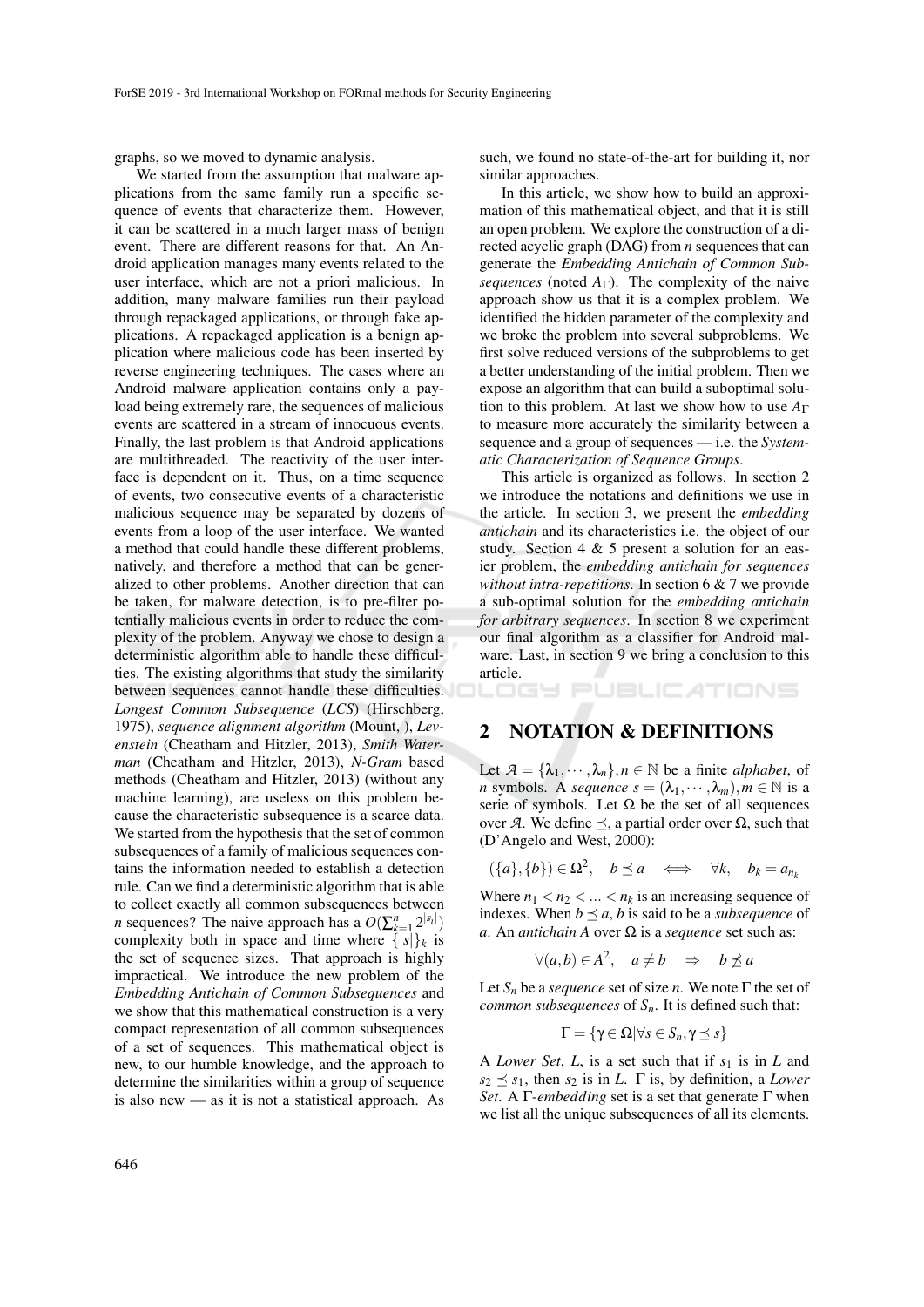

Figure 1: Transitive reduction / closure.

For sake of simplicity, in the rest of the article, an *embedding* set is implicitly a Γ-*embedding* set. A *maximal element* of  $\Gamma$  is a sequence that is not a subsequence of any other elements of  $\Gamma$ .

Last, we use two common operators on graphs, namely the *transitive reduction* (Aho et al., 1972) and the *transitive closure* (Aho et al., 1972). The formal definition of the transitive reduction of a directed graph *G* is: *A directed graph G' is said to be a transitive reduction of the directed graph G provided that G' has a directed path from vertex u to vertex v, for any (u,v), if and only if G has a directed path from vertex u to vertex v, and there is no graph with fewer arcs than G' satisfying condition*. The formal definition of the transitive closure of a directed graph *G* is: *A directed graph G' is said to be a transitive closure of the directed graph G provided that G' has an edge from vertex u to vertex v, for any (u,v), if and only if G has a directed path from vertex u to vertex v*. Figure 1 illustrates both operators, for *directed acyclic graphs* (*DAG*) in our context.

# 3 THE EMBEDDING ANTICHAIN

We define the *Embedding Antichain*, noted *A*Γ, as the *Antichain* that generates Γ.

Proposition 3.1. *The Embedding Antichain is the minimal set that represents all common subsequences from n sequences.*

*Proof.* A property of an *Antichain* is that it can generate a *Lower Set* of the subsequences of its elements. As there is a one to one correspondence between an *Antichain* and a *Lower Set*, the *Embedding Antichain* is unique and is constituted by the *maximal elements* of Γ. Hence, the *Embedding Antichain* is the minimal set that represents all common subsequences from *n* sequences.

The representation of the *Embedding Antichain* can be even more compact by constructing the *minimal acyclic finite-state automata* (AFSA) (Daciuk et al., 2000) of this sequence set, because elements

$$
Sn = { "abcdd","abddc" }
$$

$$
\text{Gamma} = \{ \begin{array}{c} \text{''a", "b", "c", "d", "ab", "ac",} \\ \text{``bc", "bd", "dd", "ad", "ad", "abc",} \\ \text{``bdd", "add", "abd", "abdd" } \end{array} \}
$$

 $A-Gamma = \{ "abc", "abdd" \}$ 



of *A*<sup>Γ</sup> share symbols. It is a directed acyclic graph, that has one root node (named *START*) and one leaf node (named *END*). When enumerating all paths from *START* to *END*, it generates *A*<sub>Γ</sub>. So our goal is to build a minimal DAG that generates exactly *A*Γ. In Figure 2, we show how  $A_{\Gamma}$  represents  $\Gamma$  on a small example.

In Figure 3, we show an example of the construction of *A*<sup>Γ</sup> DAG from 4 more complex sequences. In this example, enumerating all paths of the DAG from *START* to *END* ends up generating *A*<sub>Γ</sub>. This DAG has been generated by an implementation of the algorithm we present in section 7.

We have identified that the number of intrasequence symbol repetitions — i.e. multiple occurrences of the same symbol in a sequence — is a factor that has a very high impact on the branching factor and the number of nodes of *A*<sup>Γ</sup> DAG. To get a better understanding of the problem, we started solving a problem with a reduced difficulty by adding a constraint on sequences: the case where each sequence contains only unique symbols. We then expand the solution found for the subproblem to build a solution for the real problem. Throughout the article, we display instances of the algorithms on simple cases with words. The sequences that we use on our real application, and the output graph, cannot be displayed. They are simply too large.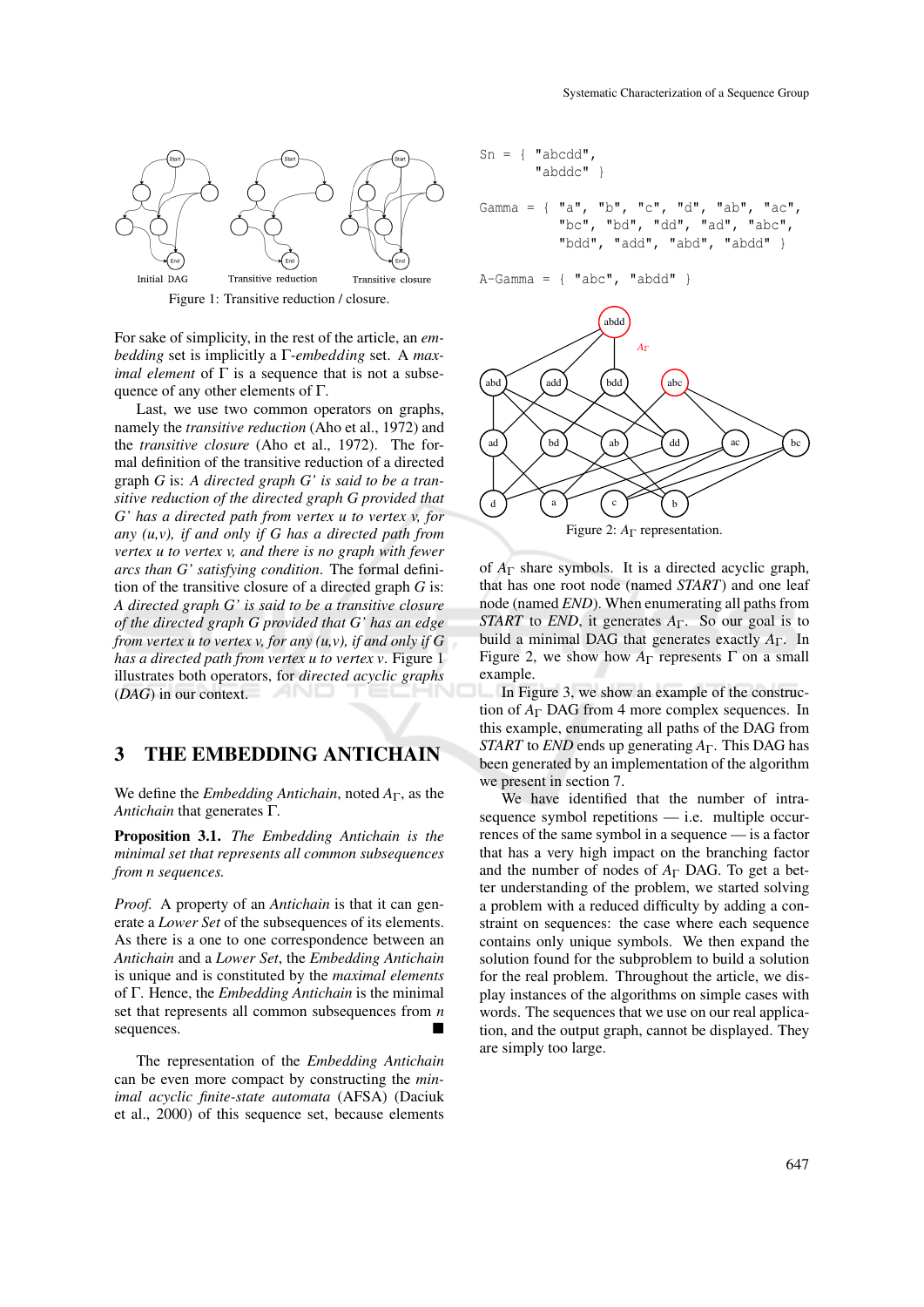```
Sn = { "absolumentsongeur",
       "mensongeabsolu",
       "solutionmensongere",
       "songeusementresolue" }
```
 $A-Gamma = \{ "solu",$ "sonso", "soeso",





Figure 3: Minimal *A*<sup>Γ</sup> DAG.

# 4 THE EMBEDDING ANTICHAIN BETWEEN TWO SEQUENCES WITHOUT INTRA-REPETIONS

As we show in the next parts, repeated symbols in a sequence are an important contribution to the complexity of the problem. Adding constraints to our problem helps to compartment the different subproblems.

The following algorithm computes a DAG that exactly produces  $A_{\Gamma}$  when enumerating all possible paths from the *START* node to the *END* node. Each step is illustrated with an example, with the sequences 'ABCDEFGH' and 'BDFAGHCE' (Figures 4, 5 and 6):

```
input: s1 and s2, two sequences of size |s1|
       and |s2|output: G(V, A), a DAG
begin
  create a matrix M of size (|s1|+2) * (|s2|+2)fill M[0][0] with a node of value START
  fill M[|s1|+1][|s2|+1] with a node of
    value END
  for 0 < i < |s1|for 0 < j < |s2|if \ s1[i] = s2[j]fill M[i+1][j+1] with a node of
          value s1[i]
      else
        fill M[i+1][j+1] with a node of
          null value
      end if
    end for
  end for
   mark the node START as a node to process
  while there are nodes to process
    node <- take the first one on the list
    mark all non null nodes in M as valid
    mark all nodes in M with
     i \leq node.i and j \leq node.j as invalid
    L <- list elements in M
    sort L in increasing order with the manhattan
      distance between node and L elements
    for element in L
      if element is valid
        add an edge linking node to element
        mark all elements in M
          with i >= element.i
          and j \geq  element. j as invalid
        add element as a node to process
      end if
    end for
  end while
end
```
Algorithm 1:  $A_{\Gamma}$  for two sequences with no repeat.

### Proposition 4.1. *Algorithm 1 produces the minimal A*<sup>Γ</sup> *DAG.*

*Proof.* The DAG nodes are common symbols and they are connected in increasing index order — increasing from both sequences. It produces Γ, the set of all common subsequences, meaning that the DAG produces a Γ-*embedding* set.

Moreover let us assume that the DAG does not produce any antichain. Let us consider all the possible paths from *START* to *END*. The sequences have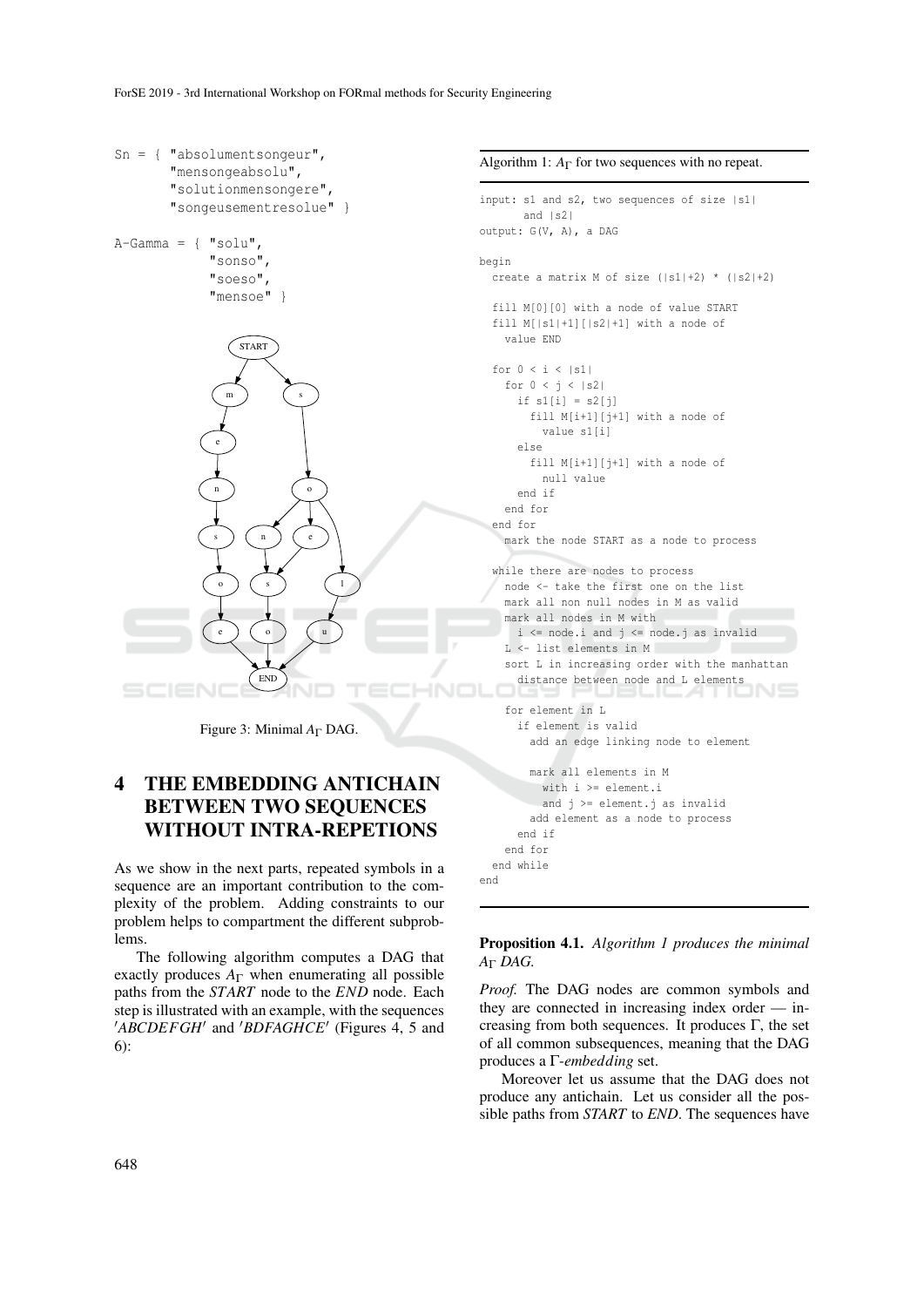

Figure 4: Initilization.



Figure 5: Applying constraints on D for determining the next nodes of the DAG (E and F). Colored boxed cannot be chosen.

no intra-repetition, so each DAG symbol. It means that at least one path of the graph is a subsequence of one other path. It implies the following situation, considering 3 arbitrary nodes *A*, *B* and *C*:

 $A \rightarrow B$  $B \rightarrow C$  $A \rightarrow C$ 

If *A* is connected to *B* and *C*, it means that *C* is not reachable from *B* because the algorithm connects the current node to the closest one then constraints the next connections to nodes that are not reachable by the added child.

Consequently, this algorithm exactly produces the DAG of  $A_{\Gamma}$  for two sequences without repetition. As no arc or node can be removed without contradicting the previous properties, we also know that this is the minimal DAG that produce *A*Γ.



Figure 6: Building  $A_{\Gamma}$  for two sequences without intrarepetition.

# 5 THE EMBEDDING ANTICHAIN OF N SEQUENCES WITHOUT INTRA-REPETITION

The strategy we chose for finding the minimal *A*<sup>Γ</sup> DAG of more than two sequences is incremental. We start with the previous algorithm for two sequences to get an initial  $A_{\Gamma}$  DAG. Then we process the sequences one after the other. We have found that this problem we are solving is very similar to the problem of building a *minimal acyclic finite-state automata* (AFSA) (Daciuk et al., 2000) of a word set. In this domain, researchers also chose an incremental strategy. Nonetheless, there are two major differences between this problem and ours. On the first hand we cannot represent or know in advance the elements of the word set. In our problem the word set is the common subsequence set, and as shown previously it grows exponentially with the sizes of the sequences. As such, we cannot represent it at any point of the solution. On the other hand, our DAG must be a *transitive reduction* (Aho et al., 1972), meaning we cannot remove an edge from the graph without removing a path from a vertex *v* to a vertex *w*. Hence, any solution for building the *AFSA* in the litterature are of no help here. Moreover, our graph yields more constraints than the classical *AFSA*. The new DAG exhibits the following properties:

- The DAG must be a *transitive reduction* otherwise there would be a path that is a subsequence of one other path.
- Each symbol is unique in the DAG because in each sequence, symbols are unique.
- As we process new sequences, the graph cannot grow in terms of vertices because symbols are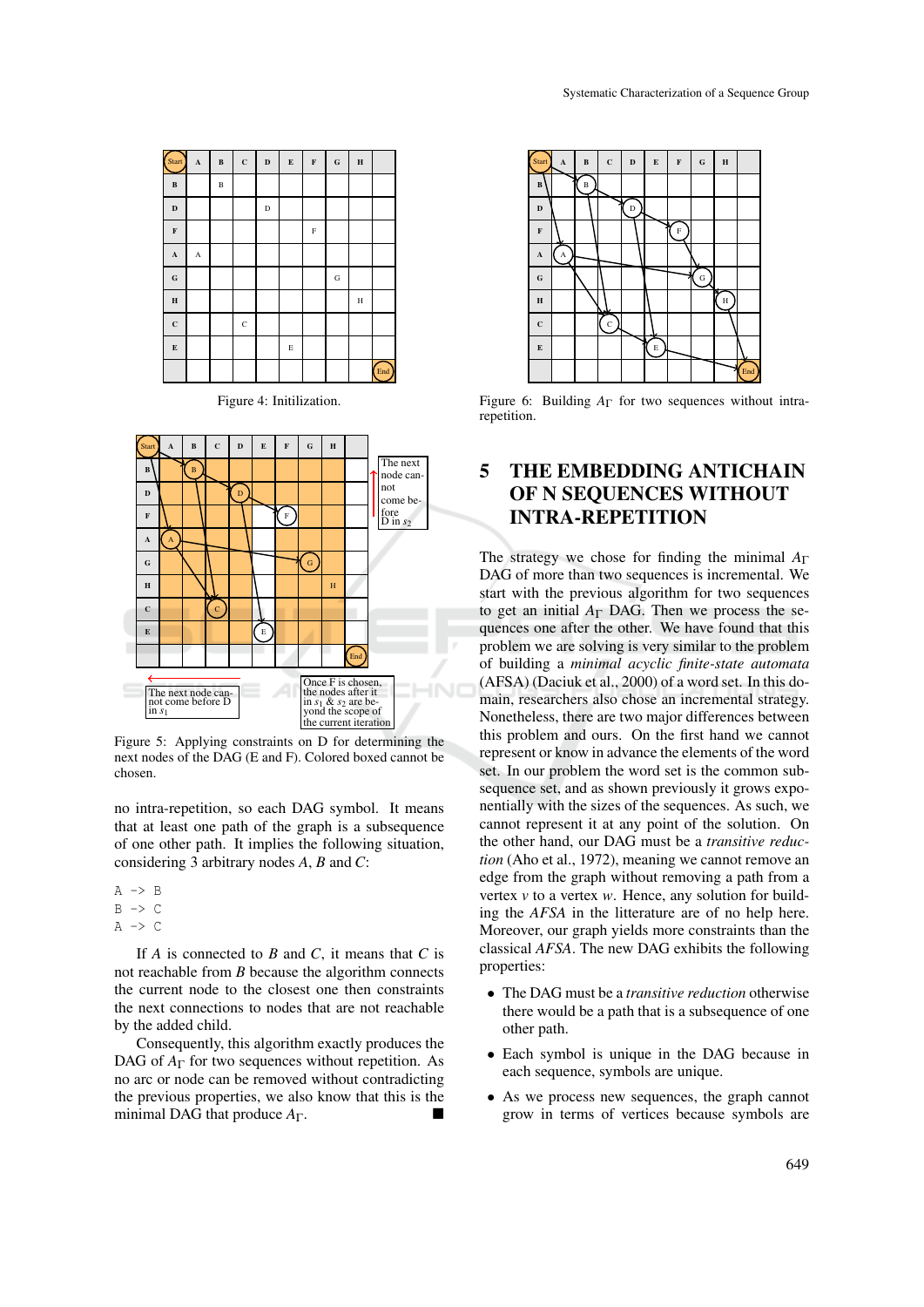unique.

- Let *n* be a node from the new DAG. Its children cannot come before in the *topological order* of the current DAG and in the indexes of the new sequence to process. These constraints hold because symbols are unique both in the current DAG and in the sequence to process.
- An edge cannot exist in the new DAG if this edge is not in the *transitive closure* of the current DAG. In other words, a node *B* is reachable from *A* in the new DAG if *B* is reachable from *A* in the current DAG.

The following algorithm computes the minimal *A*<sup>Γ</sup> DAG and is illustrated with an example on three sequences 'ABCDEFGH', 'BDFAGHCE' and 'EBGDFHAC'. The first and second sequences have been processed by the algorithm from the previous section to generate an initial DAG (Figure 7).

Algorithm 2: Minimal  $A_{\Gamma}$  DAG of  $n+1$  sequences with no repetition, from the minimal *A*<sup>Γ</sup> DAG of *n* sequences.

```
input: G(V, A) a DAG and s a sequence of size |s|
output: G'(V', A'), a DAG
begin
 Let 'depthMap' be a map, that take as value a
 list of nodes and as key their corresponding
 depth in the DAG
                       AND TEC
                                             HNOL
 depthMap <- topologicalSort( G(V, A) )
Let 'maxDepth' be the maximum key of depthMap
 Let 'TC' be the transitive closure matrix of
 G(V, A) (size |V| * |V|)
 mark the node START as a node to process
```

```
while there are nodes to process
 node <- take the first one on the list
```

```
for element in M
      if element.i > node.i
      and element.j > node.j
      and element is reachable from node in TC
       add an edge linking node to element
      end if
   end for
   end while
  G' (V', E') <- transitiveReduction (G(V, E))
end
```
The Figure 10 presents the result on the three sequences example.



Figure 7: Starting *A*<sup>Γ</sup> DAG (result from previous section).

|              | Start          | $\mathbf{A}$   | $\bf{B}$       | $\mathbf{C}$   | D              | E              | F            | G              | $\mathbf H$  | End            |
|--------------|----------------|----------------|----------------|----------------|----------------|----------------|--------------|----------------|--------------|----------------|
| Start        | $\mathbf{0}$   | $\mathbf{1}$   | 1              | 1              | $\mathbf{1}$   | $\mathbf{1}$   | 1            | $\mathbf{1}$   | 1            | $\mathbf{1}$   |
| $\mathbf{A}$ | $\mathbf{0}$   | $\overline{0}$ | $\overline{0}$ | $\mathbf{1}$   | $\overline{0}$ | $\mathbf{1}$   | $\mathbf{0}$ | $\mathbf{1}$   | $\mathbf{1}$ | $\,1$          |
| B            | $\mathbf{0}$   | $\bf{0}$       | $\overline{0}$ | $\mathbf{1}$   | $\mathbf{1}$   | $\mathbf{1}$   | $\mathbf{1}$ | $\mathbf{1}$   | $\mathbf{1}$ | $\mathbf{1}$   |
| $\mathbf C$  | $\mathbf{0}$   | $\mathbf{0}$   | $\mathbf{0}$   | $\mathbf{0}$   | $\theta$       | $\mathbf{1}$   | $\mathbf{0}$ | $\mathbf{0}$   | $\bf{0}$     | 1              |
| D            | $\overline{0}$ | $\mathbf{0}$   | $\overline{0}$ | $\overline{0}$ | $\overline{0}$ | $\overline{1}$ | $\mathbf{1}$ | $\overline{1}$ | $\bf{0}$     | $\mathbf{1}$   |
| ${\bf E}$    | $\Omega$       | $\mathbf{0}$   | $\mathbf{0}$   | $\mathbf{0}$   | $\overline{0}$ | $\overline{0}$ | $\bf{0}$     | $\mathbf{0}$   | $\bf{0}$     | $\mathbf{1}$   |
| F            | $\mathbf{0}$   | $\mathbf{0}$   | $\overline{0}$ | $\overline{0}$ | $\overline{0}$ | $\theta$       | $\mathbf{0}$ | $\mathbf{1}$   | $\mathbf{1}$ | $\overline{1}$ |
| G            | $\mathbf{0}$   | $\mathbf{0}$   | $\mathbf{0}$   | $\overline{0}$ | $\overline{0}$ | $\mathbf{0}$   | $\mathbf{0}$ | $\mathbf{0}$   | $\mathbf{1}$ | $\mathbf{1}$   |
| $\mathbf H$  | $\mathbf{0}$   | $\overline{0}$ | $\mathbf{0}$   | $\mathbf{0}$   | $\overline{0}$ | $\mathbf{0}$   | $\mathbf{0}$ | $\mathbf{0}$   | $\bf{0}$     | $\mathbf{1}$   |
| End          | $\mathbf{0}$   | $\overline{0}$ | $\mathbf{0}$   | $\mathbf{0}$   | $\mathbf{0}$   | $\mathbf{0}$   | $\mathbf{0}$ | $\mathbf{0}$   | $\bf{0}$     | $\mathbf{1}$   |

Figure 8: Transitive closure of G(V, A) ('TC').

Proposition 5.1. *Algorithm 10 produces the minimal A*<sup>Γ</sup> *DAG.*

*Proof.* The algorithm starts essentially to connect all nodes to all other, excluding the impossible cases:

- A node cannot connect to a node that has a lower or equal topological order.
- A node cannot connect to a node that has a lower or equal sequence index.
- A node cannot connect to a node that is not reachable in the transitive closure.

These three conditions of node connections cannot remove a common subsequence. As a consequence, by enumerating all paths from *START* to *END*, it generates all possible common subsequences. At this point the DAG is already Γ-*embedding*. Then, by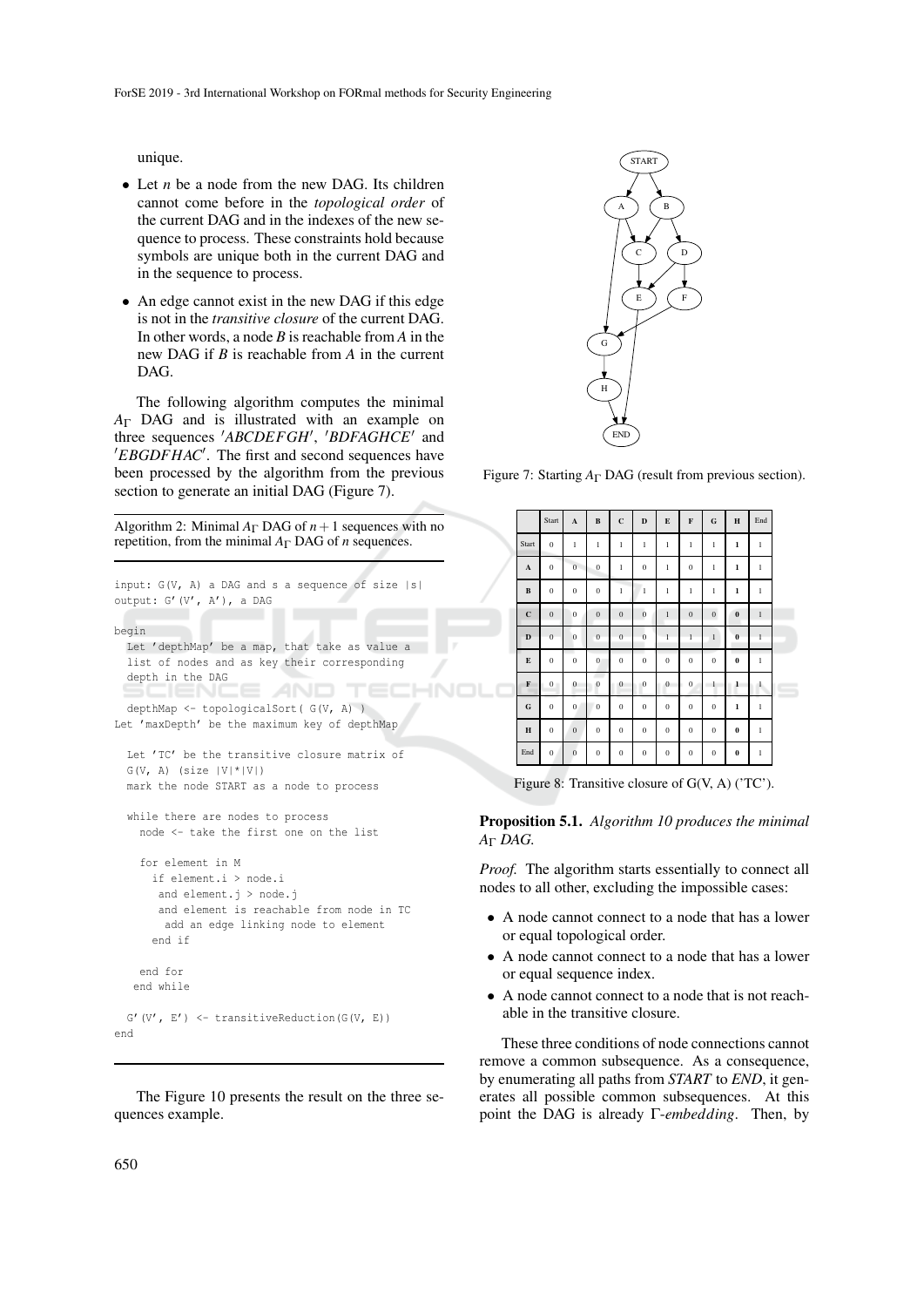|                         | Start        | E | $\, {\bf B}$ | ${\bf G}$ | $\mathbf D$ | F | $\bf H$ | $\boldsymbol{\rm{A}}$ | $\mathbf{C}$ | End |
|-------------------------|--------------|---|--------------|-----------|-------------|---|---------|-----------------------|--------------|-----|
| $\pmb{0}$               | <b>Start</b> |   |              |           |             |   |         |                       |              |     |
| $\mathbf 1$             |              |   | B            |           |             |   |         | А                     |              |     |
| $\mathbf 2$             |              |   |              |           | D           |   |         |                       | $\mathbf{C}$ |     |
| $\overline{\mathbf{3}}$ |              | E |              |           |             | F |         |                       |              |     |
| $\overline{\mathbf{4}}$ |              |   |              | ${\bf G}$ |             |   |         |                       |              |     |
| 5                       |              |   |              |           |             |   | H       |                       |              |     |
| $\boldsymbol{6}$        |              |   |              |           |             |   |         |                       |              | End |

Figure 9: New DAG initialization.



Figure 10: Minimal *A*<sup>Γ</sup> DAG for three sequences.

applying the *transitive reduction*, the graph become the minimal  $A_{\Gamma}$  DAG because symbols are unique so there cannot be two equal paths in the DAG. As nodes have unique symbols, no edge can be removed from the transitive reduction of the DAG without removing a subsequence. Therefore the graph is minimal and its paths form an antichain. It is the minimal *A*<sup>Γ</sup>  $\Box$ 

## 6 THE EMBEDDING ANTICHAIN OF TWO SEQUENCES

The intra-sequence symbol repetition invalidates the proof of the algorithm 1. To understand what symbol repetition induces, we applied the algorithm 1 on this new problem. We choose the sequences *"absolumentsongeur"* and *"mensongeabsolu"* (Figure 11) to illustrate the problematic.

The objective is to produce a minimal *A*<sup>Γ</sup> DAG. We note that the DAG does not represent an antichain, we have highlighted in Figure 11 two edges that produces sequences that are subsequences of longer paths from *START* to *END*. The DAG is also not minimal



Figure 11: Algorithm 1 on two sequences with intrarepetitions. **JBLIC ATIONS** 

because we can merge the two nodes *'u'* while being able to produce the exactly same unique paths. However the DAG produces a Γ-*embedding* set. The DAG nodes are common symbols and they are connected in increasing index order — increasing from both sequences. It means that the DAG always produces a Γ-*embedding* set.

We can easily make the DAG minimal by merging equivalent nodes at the end of the algorithm 1. Equivalent nodes are nodes with equal symbols that have exactly the same children or parents. When equivalent nodes are merged, a new node is created with children and parents from both equivalent nodes. However, designing an algorithm for finding the supernumerary edges (marked in red in Figure 11) is a challenging task regarding the fact that path enumeration in the graph has a polynomial complexity of high order.

Proposition 6.1. *The worst case complexity of path enumeration of a minimal* Γ-*embedding DAG is*  $O(n^{k+1})$  where *n* is the maximal number of nodes from *all topological levels and k is the number of topological levels.*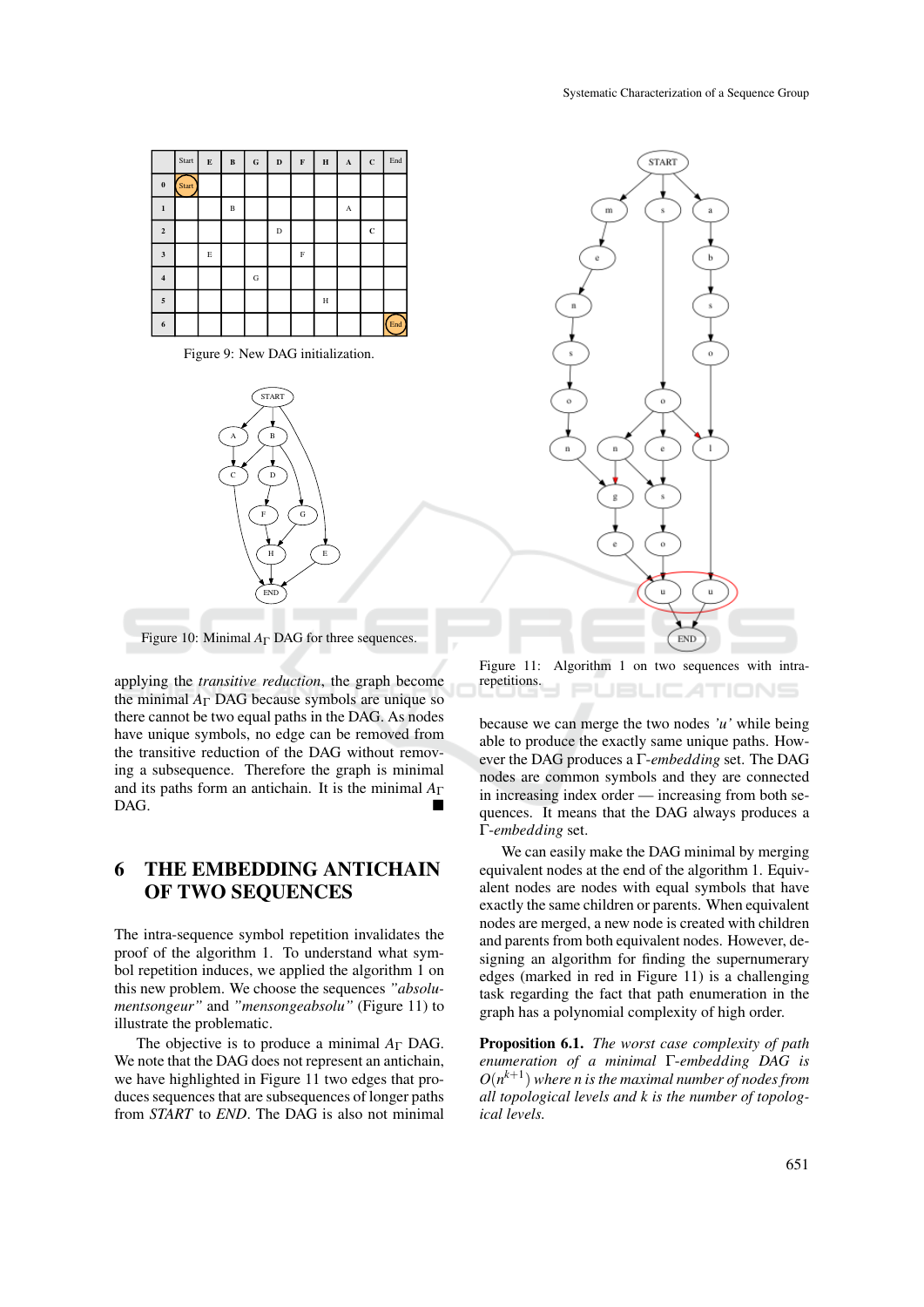*Proof.* We construct a DAG, denoted *B*, that contains all the sequences from a minimal Γ-*embedding* DAG, denoted *A*. This DAG has *n* ∗ *k*, *n* nodes in each topological level. The nodes from *A* are in *B* in the same topological levels. All nodes are connected to all nodes from its next topological level. *B* has  $n^{k+1}$  paths, so the worst case complexity of *A* is  $O(n^{k+1})$ ).

For the computation of the minimal *A*<sup>Γ</sup> DAG, we tried different methods. None of them can compute the minimal  $A_{\Gamma}$  DAG with an acceptable algorithmic complexity. Our best attempt is founded on the fact that with reversed sequences for each DAG node, its children should be its parents and conversely. We note that applying 1 in forward and backward order leads to different DAG that are not equivalent when reversing children and parents. Relying on this observation, we reached an algorithm close to the solution:

Algorithm 3: Subsequence DAG for two sequences.

- 1. Apply algorithm 1 from Start to End (forward pass) and from End to Start (backward pass). The backward pass is the equivalent to a forward pass with sequences in reverse order.
- 2. Merge equivalent vertices. Equivalent vertices are two vertices that have the same symbols and the same children or the same parents. Edges from the forward and backward passes are considered for the children/parent comparison. If no nodes have been merged, go to step 5.
- 3. Apply the transitive reduction on both forward and backward graphs. If no edge has been deleted, go to step 5.
- 4. Go to step 2.
- 5. Delete all edges that have no equivalent edge in the other pass. An edge from vertex *v* to *u* from the forward pass is considered equivalent to an edge from *u* to *v* from the backward pass.
- 6. Some nodes can be left without parents, we call them *orphan nodes*. Link the orphan nodes to its parents in the forward and the backward DAG that have a common symbol and that still exists in the current DAG. If no such parent has been found, delete the orphan node.
- 7. Some nodes can be left without children, we call them *single nodes*. Link the single nodes to its children in the forward and the backward DAG that have a common symbol and that still exists in the current DAG. If no such child has been found, delete the single node.
- 8. If an orphan or single node has been deleted, go to step 6.

This algorithm works on the example with *"absolumentsongeur"* and *"mensongeabsolu"*, as shown in Figure 12.

However, when tested with longer sequences we noted that this additional constraint on the edges induces a problem and we found that this algorithm does not produce *A*<sup>Γ</sup> or a Γ-*embedding* set, but a set that contains less or equal information. This problem arises when a forward path is equivalent to a backward pass but with different nodes.

# 7 THE EMBEDDING ANTICHAIN OF N SEQUENCES

Compared to the same problem without intrarepetition, processing the Γ-*embedding* DAG of *n* + 1 sequences from the Γ-*embedding* DAG of *n* sequences brings two new difficulties. The first one is that each node from the previous DAG, that have several matches in the new sequence, must be duplicated in the {topological level / sequence index} matrix. It means, when using the algorithm 4 for an arbitrary node, that it can connect to children that are duplicated, actually creating duplicated paths or supernunary subsequences. To cope with this problem, a node must not be connected to more than one duplicated child. The second problem is the introduction of duplicated paths as two different nodes can have the same symbols. Like in the previous section, we apply a {merge / transitive} reduction phase to remove the most part of it. If the previous graph is a Γ-*embedding* DAG of *n*+1 sequences then the result is a Γ-*embedding* DAG, because none of the steps can remove a node or an edge that breeds a unique subsequence. Here is the full algorithm:

Algorithm 4: Γ-*embedding* DAG for n+1 sequences from a Γ-*embedding* DAG of n sequences.

- 1. Process a topological sort and the transitive closure of the **DAG**
- 2. For each node in the DAG create a new node for each corresponding symbol in the sequence. Every new node created at one iteration is called duplicated node.
- 3. Connect each new node, of topological level *i* and of sequence index *j*, to all new nodes that satisfy the following conditions:
	- It comes from a node reachable in the transitive closure of the DAG.
	- Its topological level is at minimum  $i+1$ .
	- Its sequence index is at minimum  $j + 1$ .
	- The node has not been connected to another duplicated node.
- 4. Merge equivalent vertices. Equivalent vertices are two vertices that have the same symbol and the same children or the same parents. If it is not the first iteration of the merge phase and no vertex have been merged, stop the algorithm.
- 5. Process the transitive reduction of the current graph. If no edge has been deleted, stop the algorithm.
- 6. Go to step 4.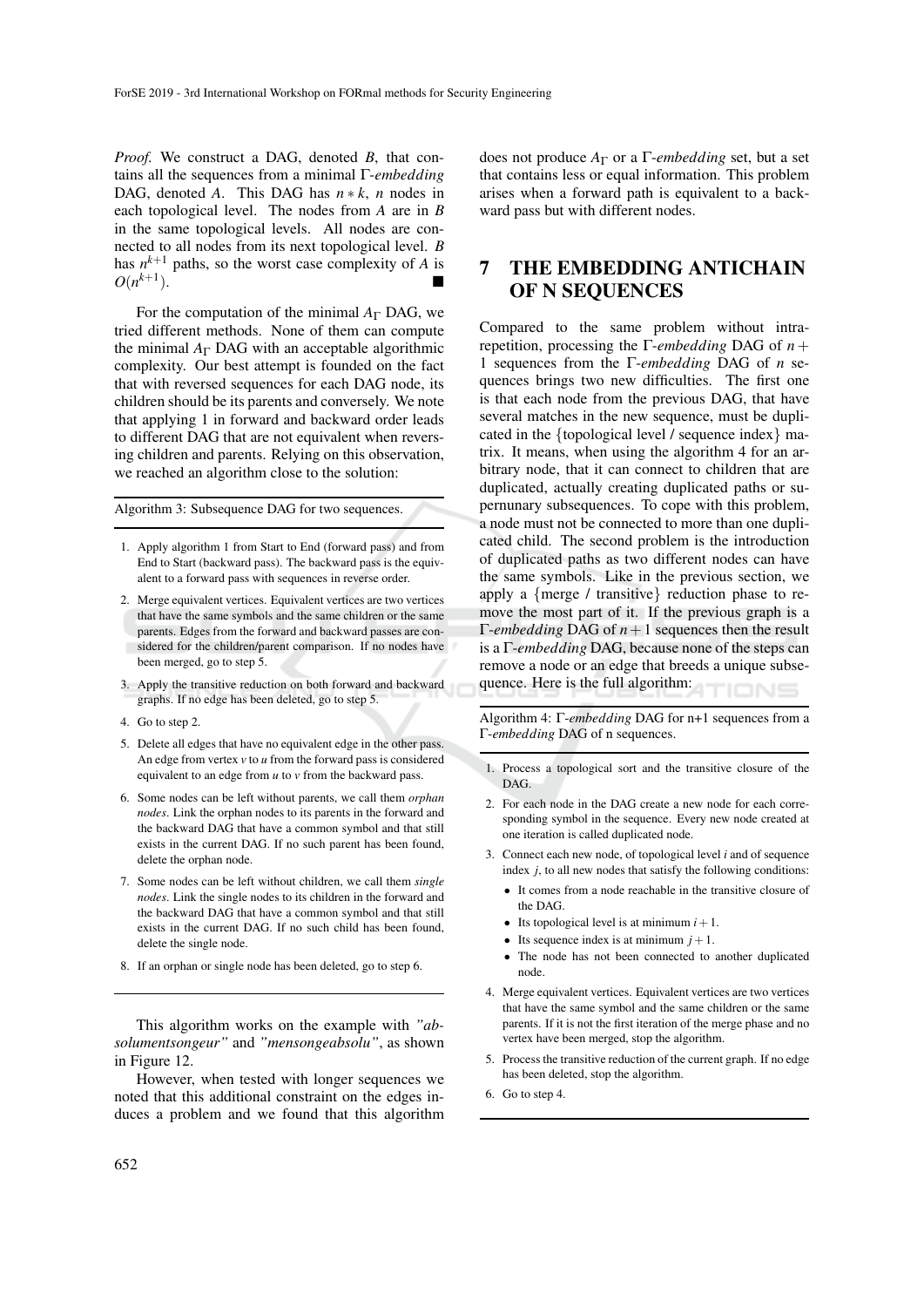

## 8 EXPERIMENTAL RESULTS

In this part, we test our final algorithm on sequences coming from the dynamic analysis of benign and malware applications. In a first part, we explain how we gather and process the sequences from Android applications. In a second part, we explore a way of using the graph produced by our algorithm to detect if an application belongs to a particular malware family

## 8.1 Sequence Collection and Processing

We use a dataset of 719 Android malware and 521 benign samples. Malware samples come from the *Drebin Dataset* (Arp et al., 2014). It is the most widely used malware dataset, in the domain of Android malware detection. In a previous study (Irolla and Dey, 2018), we observed that a large part of malware samples from this dataset share the same opcode sequences — i.e. the bytecode sequence without the operand. A large part of malware applications use repackaging, this is why for two malware samples that share the same opcode sequence, the only changes are often strings, class names and assets. 49.35% of applications have this characteristic. We showed that it artificially boost the performance of machine learning algorithms because samples that have been learned from the training set are also found in the testing set.

So, in our experiment we only use malware samples that exhibit different opcode sequences, that way we get an unbiased performance result of generalization capacity of the algorithm. The benign samples come from *F-Droid*<sup>1</sup>, a repository of Free and Open Source Android applications. These applications cannot a priori be malicious.

We chose to represent a sample by the sequence of Java calls to the Android API it executes during a dynamic analysis process. The Java call sequence is used to model the behavior of the application. It is an information used in the detection of malware, recovered mainly through static analysis. Java calls can be methods implemented by the developer — which then have a prior unknown behavior — or methods implemented in external libraries. The Android API is often the only entry point for accessing certain phone features. Information that identifies the phone or the user, access to SMS, calls, contacts, etc. Using these calls to the Android API in an unusual way may reveal mischievous behavior. Researchers have already studied the usage of these API call sequences to the malware detection problem. DroidAPIminer (Aafer et al., 2013) achieve 99% accuracy with KNN (Aha et al., 1991), on a dataset of 3987 malware samples and 500 benign samples with split testing (66% learn-

<sup>1</sup>https://f-droid.org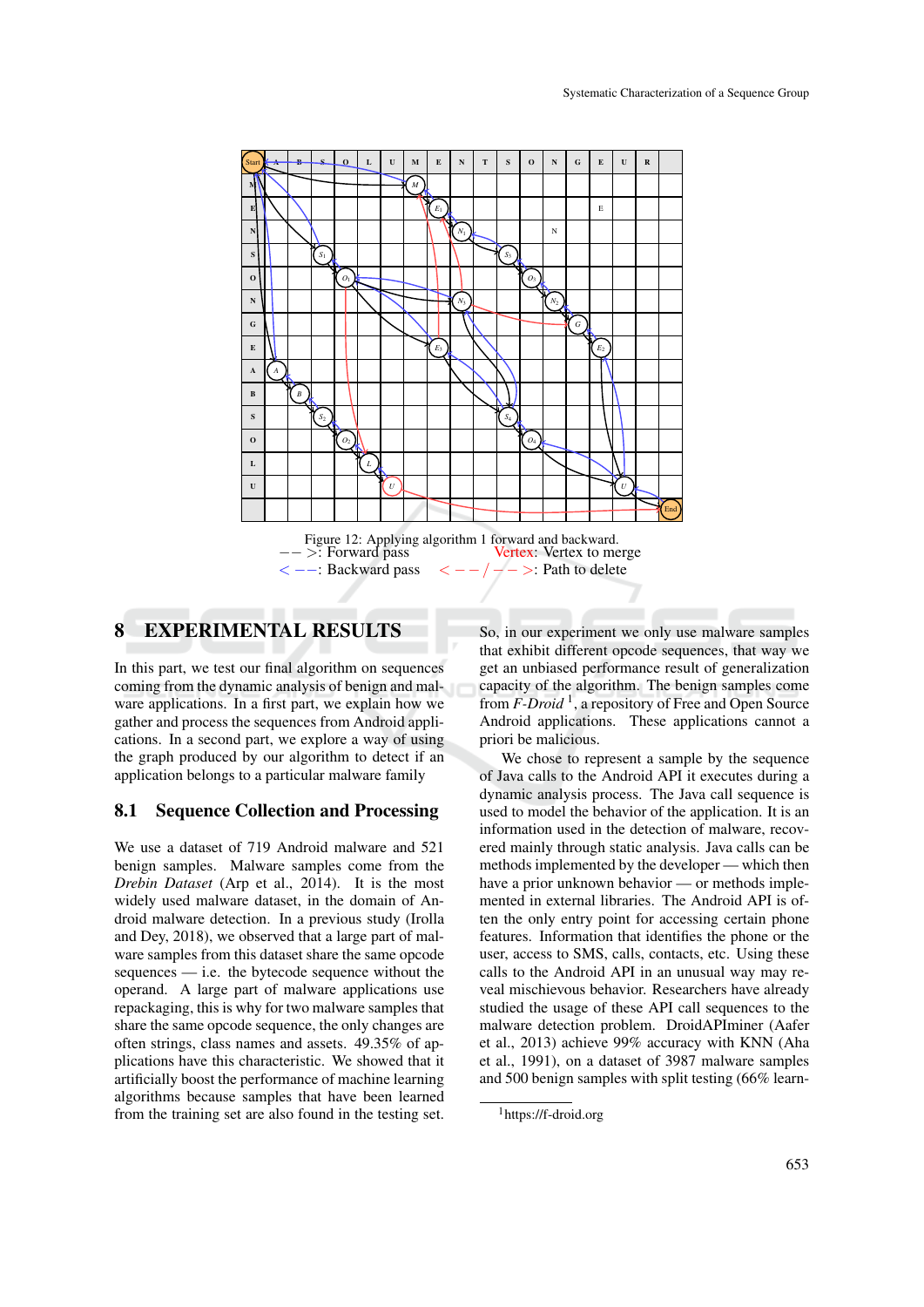

Figure 13: Tandem repeat removal algorithm.

ing, 33% testing). Feng Shen et al. (Shen et al., 2018) achieve 94.5% accuracy with a SVM classifier on a dataset of 3899 malware samples, 3899 benign samples with split validation (90% learning, 10% testing). It appears that API calls are also a feature with potent discriminative power.

The whole system that tests, executes applications and collects Java calls is *Glassbox* (Irolla and Filiol, 2017). The application UI relies on pooling loops to be reactive, and a large portion of the code logic is handled by loops. This results in repeated substrings within the sequence. These repeated substrings do not convey new information and hinders both the performance and efficiency of algorithms that process them. These artefacts, in the domain of biology are called *tandem repeat*<sup>2</sup> . Lin & al. (Lin et al., 2015) also identified this problem in their study of system call sequences from the dynamic analysis of applications. They solved it by removing consecutive call repetition, i.e. tandem repeats of size 1. We designed a tandem repeat removal algorithm to increase both performance and efficiency of downstream algorithms. Let be *ttr*, a function that keep only the first instance of every tandem repeat. For example:

*trr*("*aezezezabcdabcd*") = "*aezabcd*"

The algorithm we use is inspired from a naive approach. In Figure 13 we show this algorithm running on the previous example.

On the diagonal is the number of the iteration. To detect a tandem repeat, we run the matrix, noted *m*, downwards, starting from the current iteration on the diagonal, until we find a position where  $m(i, j) = 1$ . The distance *d*, between the starting point and the first valid position is saved. Then, we run the matrix diagonally until a non-valid position is found, i.e.  $m(i, j) = 0$ . We save the traveled distance, *d'*. We have  $d' = k.d + r$  with  $(k, r) \in N^2$ . Last we erase the

*k*.*d* first positions from the diagonal. To erase a position  $(i, j)$ , we remove all  $(i', j)$  and all  $(j, i')$  for all  $i'$  possible positions. Then the matrix is reassembled. In our example, removal appeared at iteration 2 and 4.

This naive algorithm is obviously of  $O(n^2)$  time and space complexity where *n* is the sequence size. It is impractical. We noted that tandem repeat size in our data rarely exceed 10. So we break the sequence in parts of random size — between 100 and 500 and apply this algorithm on them. As the breaks can happen in the middle of a tandem repeat, we apply again this procedure until there is no change in the sequence or 3 times maximum. In this way, our tandem repeat removal algorithm becomes  $O(n)$  in time and space complexity.

#### 8.2 Classification Experiment

The Γ-*embedding* DAG contains common information between a group of sequences. To exploit these data for assessing if a new sequence belongs or not to the group, we need to define measures. Let us detail our approach. We collect common symbols between all sequences from a group, then we remove any non-common symbols from all sequences. These sequences are sorted by their length in increasing order. It becomes the order of sequence processing. As the shortest sequences are treated first, it is most likely that at each iteration, we get the smaller possible DAG.

We apply the algorithm 3 on the two first sequences and the algorithm 4 for the following ones. To assess if a new sequence belongs to the group, we use the algorithm 4 again with the DAG from the group. Then we define several measures that give indications about the changes on the DAG. The less the DAG is reduced, the most likely the new sequence belongs to the group because it shares a wide number of common subsequences.

Let  $N_b$ ,  $E_b$ ,  $P_b$  be respectively the number of nodes, edges and paths (from START to END) in the DAG before the new sequence processing. Let  $N_a$ ,  $E_a$ ,  $P_a$ be respectively the number of nodes, edges and paths in the DAG after the new sequence processing. We define three criteria: *node expansion*, *edge expansion* and *path expansion* noted  $N_{ex}$ ,  $E_{ex}$  and  $P_{ex}$ .

$$
N_{ex} = \frac{N_a - N_b}{N_b}, E_{ex} = \frac{E_a - E_b}{E_b}, P_{ex} = \frac{P_a - P_b}{P_b}
$$

Algorithm 4 is very sensitive to outliers in sequence clusters. The sequence that share the less common subsequences with the group will reduce the graph the most. For that reason, we re-clustered malware families to get groups of sequences that are re-

<sup>2</sup>https://meshb.nlm.nih.gov/record/ui?ui=D020080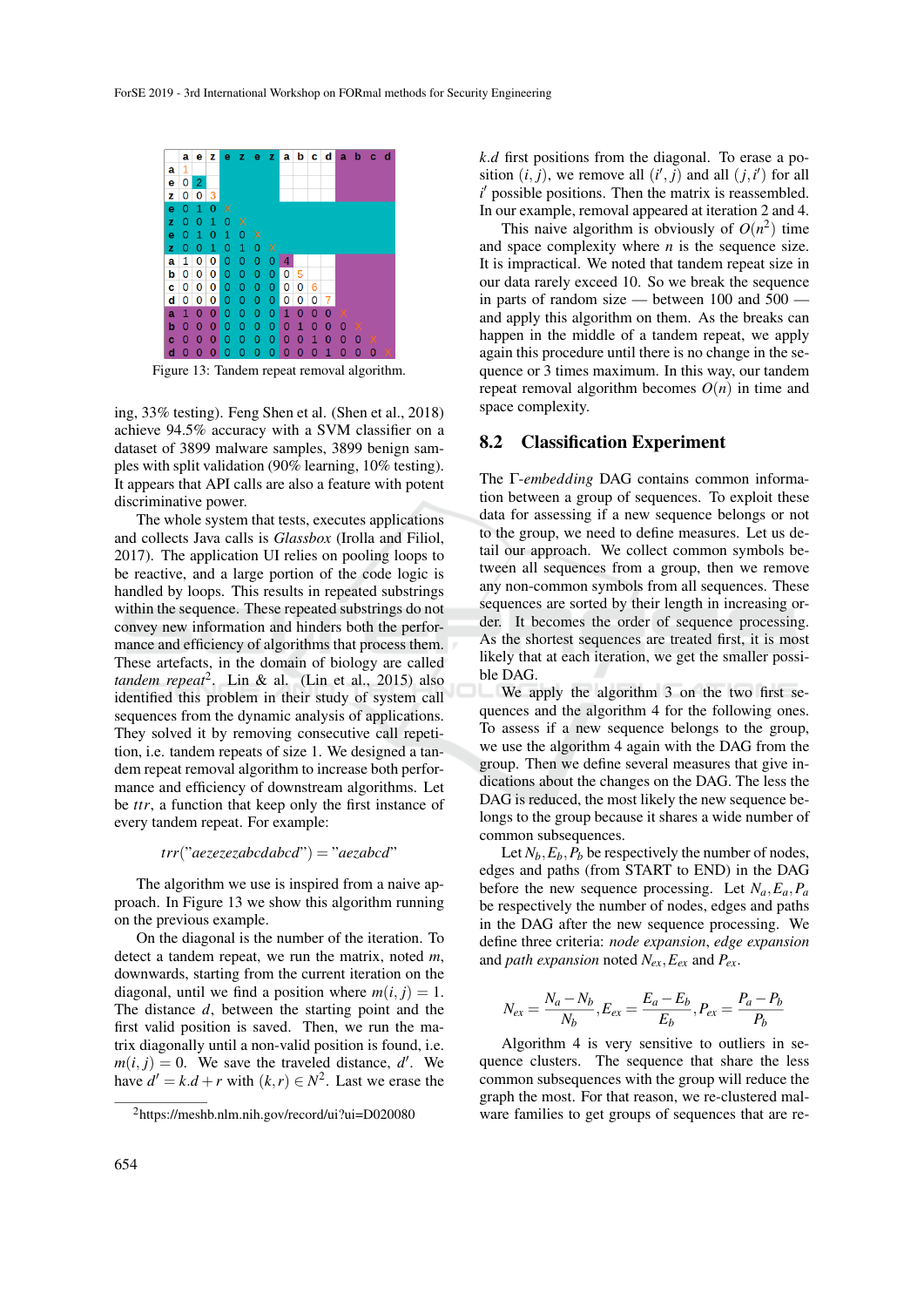ally close. To accomplish this task, we use a distance between two sequence clusters that favor common subsequences:

$$
D(c_1, c_2) = \frac{1}{|A_{c_1} \cap A_{c_2}|}
$$
, the inter-cluster distance  

$$
D(c, c) = \frac{1}{|A_c|}
$$
, the intra-cluster distance

Where  $A_c$  is the set of symbols in the sequence cluster *c*.  $0 < D(c_1, c_2) \leq 1$ . When the sequences in a group share a lot a common symbols, *D* tends to 0, and conversely when the sequences share just a few symbols, *D* tends to 1.

We have designed a hierarchical clustering to group similar sequences based on the *D* distance. At initialization, each sequence is within a separated cluster, then at each iteration, the clusters that have the lowest distance are merged. The common symbols between both clusters become the symbol set of the new cluster. In that sense, when clusters are created we lose the information about the individual sequences. To find the optimal number of cluster we minimize a Ward criterion:

$$
r = \frac{\sum\limits_{\forall c_i \in C} D(c_i, c_i)^2}{\sum\limits_{\forall c_i, c_j \in C* C | i \neq j} D(c_i, c_j)^2}
$$

Where  $C$  is the set of clusters. At each iteration  $r$  is calculated and the iteration with the lowest *r* is considered as the optimal iteration. To promote clusters that are consistent regarding our problem, we added several constrains to the clusters:

- At least 50% of the points must be clustered
- Clusters of size 1 are not considered (even in *r* calculation)
- Clusters of size below 20% of the maximal size among clusters are not considered (even in *r* calculation).

These rules ensure that small clusters are filtered — they are outliers regarding our problem — and that at least a majority of the malware dataset is taken into account. Another issue is that Android malware and benign applications share API patterns linked to the use of UI. The common subsequences derived from UI API calls is of little use on malware detection. Hence, to refine malware sequences, we first cluster benign applications, take the symbols sets of the valid clusters and subtract them from malware sequences (Table 2).

Then we cluster malware sequences, results are presented in Table 3.

Table 1: Topological sort of G(V, A) ('depthMap').

| ρr<br>- |       |                  | ۰            |   | . . |  |
|---------|-------|------------------|--------------|---|-----|--|
|         | سيديد | $\sim$<br>$\sim$ | --<br>$\sim$ | ◡ |     |  |

Table 2: Benign sequence clusters.

| Cluster $N^o$ | number of sequences | number of common symbols |
|---------------|---------------------|--------------------------|
|               |                     |                          |
|               |                     |                          |
|               |                     |                          |
|               |                     |                          |

Table 3: Malware sequence clusters.

| Cluster $\overline{N^o}$ | number of sequences | number of common symbols |
|--------------------------|---------------------|--------------------------|
|                          |                     |                          |
|                          |                     |                          |
|                          | າາ                  |                          |
|                          |                     |                          |
|                          |                     |                          |
|                          |                     |                          |

Table 4: Leave-one-out cross validation measures.

| Cluster $N^o$                            | 0     |            |           |
|------------------------------------------|-------|------------|-----------|
| <b>Node expansion mean</b>               | $0\%$ | $-2.455\%$ | $-2.769%$ |
| <b>Node expansion standard deviation</b> | $0\%$ | 7.411%     | 12.262%   |
| <b>Edge expansion mean</b>               | $0\%$ | $-2.469%$  | $-2.702%$ |
| <b>Edge expansion standard deviation</b> | $0\%$ | 7.673%     | 12.013%   |
| Path expansion mean                      | $0\%$ | $0\%$      | $-1.705%$ |
| Path expansion standard deviation        | $0\%$ | $0\%$      | 7.995%    |

We note that benign sequences are more diverse — 48 / 521 benign sequences within selected clusters — than malware sequences — 121 / 719 malware sequences within selected clusters. We use only malware clusters 0, 1 and 4 because they lead to Γ-*embedding* DAG that are very fast to generate. Other clusters lead to DAGs with more than  $10<sup>5</sup>$  nodes and edges. They require too much computing time to generate. The approximation we get lead to errors, mostly added nodes and edges. These errors grow with the number and size of the common subsequences. For some pathological cases, the graph is constitued mostly by errors. So, before the graph is reduced by the node merging and transitive reduction phases, the intermediate graphs are already too big to be processed. A better approximation should enable more cases to be processed. This subject still requires extensive research, as it is a domain at its beginning.

Next, for each cluster we use *leave-one-out cross validation*. One sequence is removed from a cluster, then the Γ-*embedding* DAG is processed from the rest. The sequence that has been left out is added to the DAG and we measure the *node, edge and path expansion*, the results are presented in Table 4.

The standard deviation of {node, edge, path} expansion is used as a criterion of a sequence belonging to a cluster. We consider that a new sequence belongs a cluster if its {node, edge and path} expansion deviation from the mean is below the respective standard